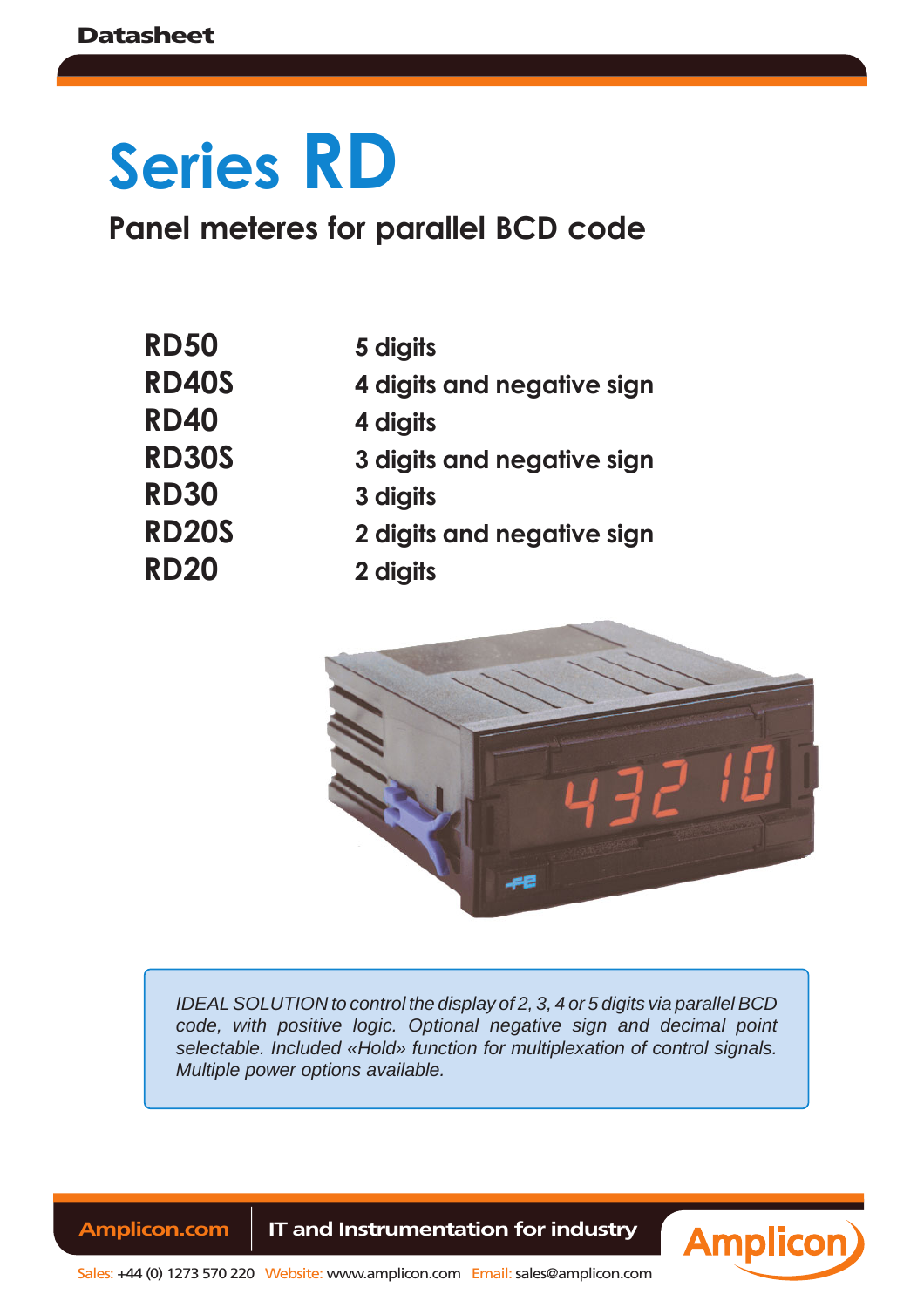## **Panel meters for parallel BCD code Series RD**

Panel meters with parallel BCD code control, with 5, 4, 3 or 2 digit formats, with optional negative sign. Decimal point fixed, selectable by solder jumpers. Independent «HOLD» control for each digit, allows multiplexation of the BCD code control signals. All instruments accept different power options both in AC and DC. The instrument includes both male and female connectors.



#### **GENERAL SPECIFICATIONS POWER OPTIONS**

| <b>DISPLAYS</b>       |
|-----------------------|
| <b>DIGITHEIGHT</b>    |
| NUMBER OF DIGITS      |
| <b>POI ARITY</b>      |
| <b>DECIMALS POINT</b> |
|                       |

 $SI$ 

Led 7 Segmento red color  $14$  mm 5, 4, 3, 2 depends on model «-» depends on model

jumper selectable

| <b>INPUT SIGNAL</b><br>LÓGIC TYPE<br><b>SIGNAL LEVELS</b>                            | Parallel BCD<br>Positive                                                                                                         |  |  |
|--------------------------------------------------------------------------------------|----------------------------------------------------------------------------------------------------------------------------------|--|--|
| $\kappa$ 1»<br>$\langle \langle \bigcap \rangle \rangle$                             | 5 Vdc. 12 Vdc or 24 Vdc<br>$<$ 3 Vdc                                                                                             |  |  |
| CONSUMPTION PER INPUT                                                                | 570 uA at 24 Vdc<br>212 uA at 12 Vdc<br>38 uA at 5 Vdc                                                                           |  |  |
| HOLD                                                                                 | Independient<br>for each digit                                                                                                   |  |  |
| WORKINGTEMP.<br>STORAGE TEMP.                                                        | $0^{\circ}$ C to +50 $^{\circ}$ C<br>$-40$ °C to $+80$ °C                                                                        |  |  |
| <b>HOUSING</b><br><b>DIMENSIONS</b><br>PANEL CUT-OUT<br>WEIGHT<br><b>CONNECTIONS</b> | DIN 43700<br>96 x 48 mm (1.89 x 3.78")<br>44.5 x 92.5 mm (3.64x1.75")<br>310 gr<br>SUB-D 37 pin Male<br>Female terminal included |  |  |
| POWER TERMINALS                                                                      | Plug-in screw clamps                                                                                                             |  |  |
| <b>CONSUMPTION</b>                                                                   | 5.5 VA in AC<br>3.5 W in DC                                                                                                      |  |  |

### **ORDERING REFERENCE**



The RD instruments allow differents power options, both in AC and DC. The instrument does not have fuse protection. The value and type of the recommended protection fuses is indicated below for each power type.

| Ref.                                        | Power |                             | <b>Recommended Fuse</b> |
|---------------------------------------------|-------|-----------------------------|-------------------------|
| $\langle\langle \mathbf{r} \rangle \rangle$ |       | 230 Vac 50/60 Hz            | 50 mA Time Lag          |
| $\ll 1$ »                                   |       | 115 Vac 50/60 Hz            | 100 mA Time Lag         |
| x2x                                         |       | 24 Vac 50/60 Hz             | 300 mA Time Lag         |
| $\langle 3 \rangle$                         |       | 48 Vac 50/60 Hz             | 150 mA Time Lag         |
| $\frac{1}{6}$                               |       | 24 Vdc (15/30 Vdc Isolated) | 350 mA Fast Fuse        |
| $\langle 8 \rangle$                         |       | 48 Vdc (24/65 Vdc Isolated) | 200 mA Fast Fuse        |

### **FIXATION OF THE SUB-D CONNECTOR**



**NOTE** : To avoid damages on the connectors and the printed circuit board, do not let the weight of the cables fall free onto the connectors. It is recommended to fix the cables to the housing as indicated in the image above, using the tools provided with the instrument.

**Amplicon**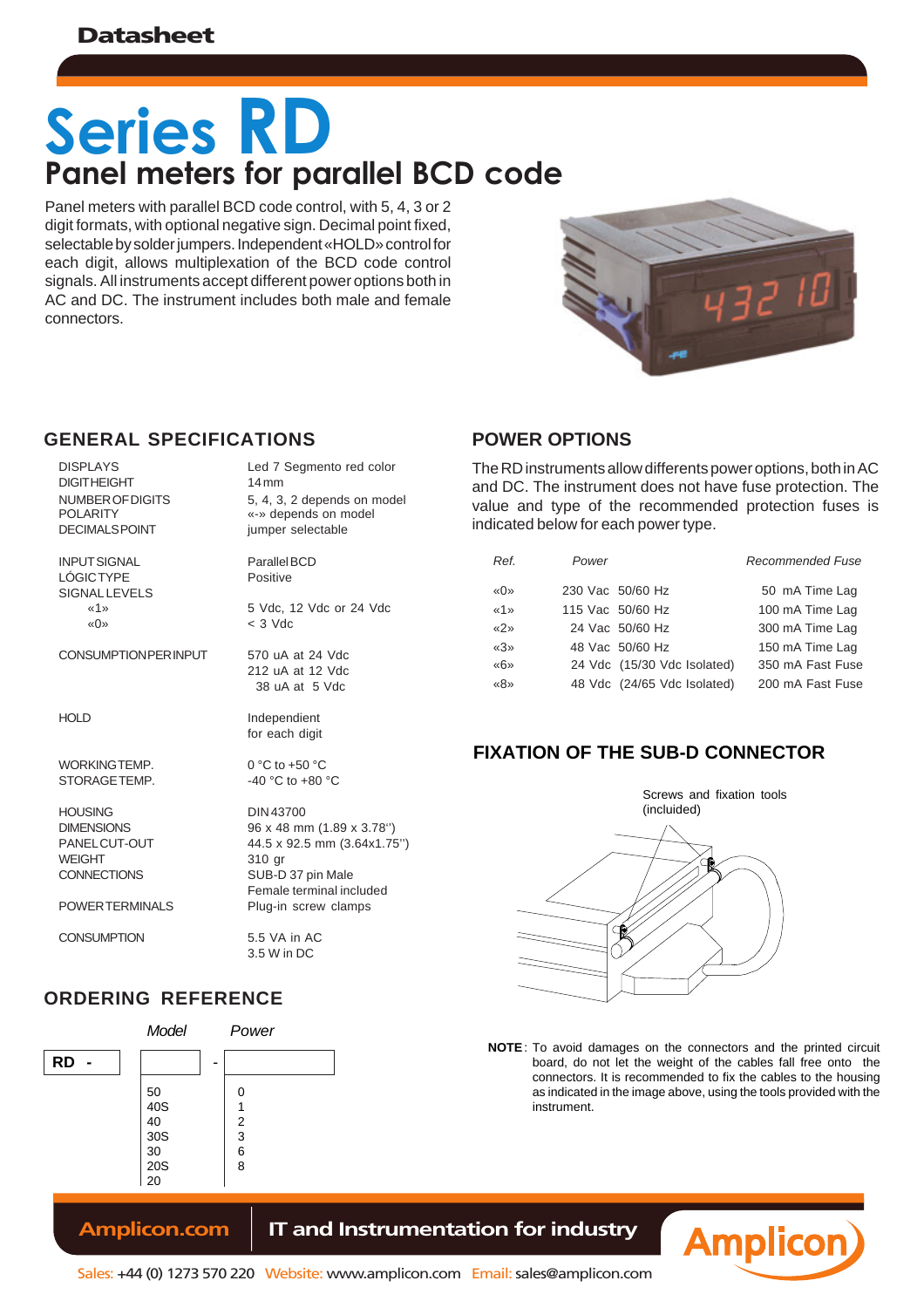#### **GENERAL FRONT VIEW AND REAR CONNECTIONS**

The connections indicated are for the 5 digit instrument, and each digit is labeled with D5, D4, D3, D2 and D1 based on its position. For units with negative sign, all BCD codes that will light the central segment of the 7 segment display, will light the sign.



**Function «HOLD»** : Each digit has an independent terminal assigned to control its «Hold» function. This «Hold» function is aimed to multiplex the BCD data channels of the 5 digits. The «Hold» function is activated by changing its logical state from «0» to «1». If the «Hold» function is deactivated («0») the display will visualize continuously the data received.

**Function «TEST DISPLAYS**» : This function tests the functionality of the segments of the displays. It activates when connecting terminal 17 to negative («0»). All displays will light all the segments.



#### **FRONTAL VIEW PER MODEL**

#### RD50/A



#### RD40/A



#### RD30/A



#### RD20/A



| $D4 = THOUSANDS$ |  |
|------------------|--|
| $D3 = HUNDREDS$  |  |
| $D2 = TENS$      |  |
| $D1 = UNITS$     |  |
|                  |  |
|                  |  |

D5 = TENS OF THOUSANDS

- D5 = [Not available] D4 = THOUSANDS D3 = HUNDREDS  $D2 = TENS$ D1 = UNITS
- D5 = [Not available]  $D4 = HUNDREDS$  $D3 = TENS$  $D2 = UNITS$ D1 = [Not available]
- 
- D5 = [Not available] D4 = [Not available]
- $D3 = TENS$  $D2 = UNITS$
- D1 = [Not available]

#### RD40/A-S



#### RD30/A-S



#### RD20/A-S



D5 = NEGATIVE SIGN D4 = HUNDREDS D3 = TENS  $D2 = UNITS$ D1 = [Not available]

D5 = NEGATIVE SIGN D4 = THOUSANDS D3 = HUNDREDS  $D2 = TFINS$  $D1 = UNITS$ 

#### D5 = [Not available] D4 = NEGATIVE SIGN  $D3 = TENS$ D2 = UNITS D1 = [Not available]

**Amplicon**